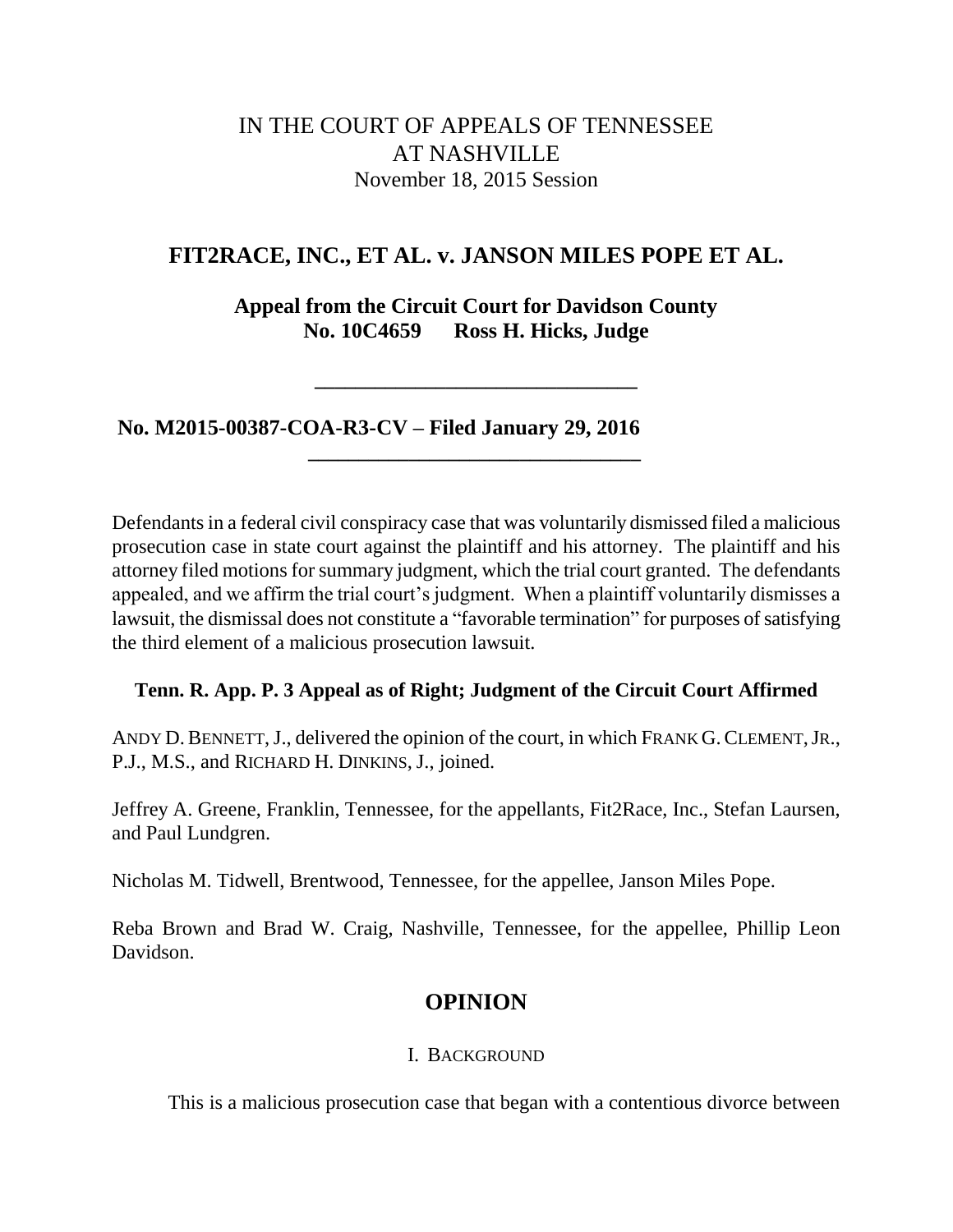Janson Miles Pope and Sayuri Kinjo Pope. Mr. Pope filed a complaint for divorce in December 2007 on the basis of irreconcilable differences and Ms. Pope's inappropriate marital conduct. *Pope v. Pope*, No. M2010-00067-COA-R3-CV, 2010 WL 4272690, at \*1 (Tenn. Ct. App. Oct. 28, 2010). During the divorce proceedings, Mr. Pope filed a motion seeking sanctions because Ms. Pope was refusing to respond adequately to some of his discovery requests. *Id.* at \*2. The trial court ordered Ms. Pope to comply with Mr. Pope's discovery requests and warned Ms. Pope that failure to comply with its order would result in her "being barred from taking any position in opposition to [Mr. Pope]'s position concerning any issue that was or reasonably could be believed to be contained in that lacking information." *Id.* Then, following a hearing on February 13, 2009, the trial court entered an order stating that "[Mr. Pope]'s claims regarding any matters covered by discovery that should have been and has not been provided by [Ms. Pope] by February 20, 2009 shall be taken to be established in accordance with [Mr. Pope]'s claims, and [Ms. Pope] is forbidden to pursue or oppose any claims and defenses covered by such material." *Id.*

The parties' divorce trial lasted five days, and the trial court granted Mr. Pope a divorce from Ms. Pope on December 3, 2009. *Id.* at \*3. In its Final Decree, the trial court found that Ms. Pope was secretly working with Paul Lundgren and Stefan Laursen to cut Mr. Pope out of a profitable business arrangement Mr. Pope had initiated to sell wet suits on eBay. The court found Ms. Pope stole Mr. Pope's business name to the point of transferring all mail in the business to her address, causing Mr. Pope to stop receiving any UPS mailbox deliveries. As part of its Final Decree, the trial court wrote that Ms. Pope "is sanctioned and is forbidden to oppose [Mr. Pope]'s claim that she subverted and destroyed [Mr. Pope]'s business, The Trading Post."

Ms. Pope appealed the trial court's Final Decree, raising several issues. The only argument she made that is relevant to this case was that the trial court erred in finding she subverted and destroyed Mr. Pope's business. *Pope*, 2010 WL 4272690, at \*4. This Court affirmed the trial court's finding, stating:

Tenn. R. Civ. P. 37.02(B) allows a court to impose "an order refusing to allow the disobedient party to support or oppose designated claims or defenses" as a sanction for failure to comply with prior orders. The February order stated specifically that Husband's claims regarding matters which were covered by discovery that could and should have been provided would be taken as established, and Wife would be forbidden to oppose such claims related to discovery that she failed to provide. In the event that Wife failed to comply with discovery, the court's authority and discretion to impose a sanction authorized by Rule 37 and appropriate for the particulars of the case was not limited simply because the court did not lay out all possible sanctions in its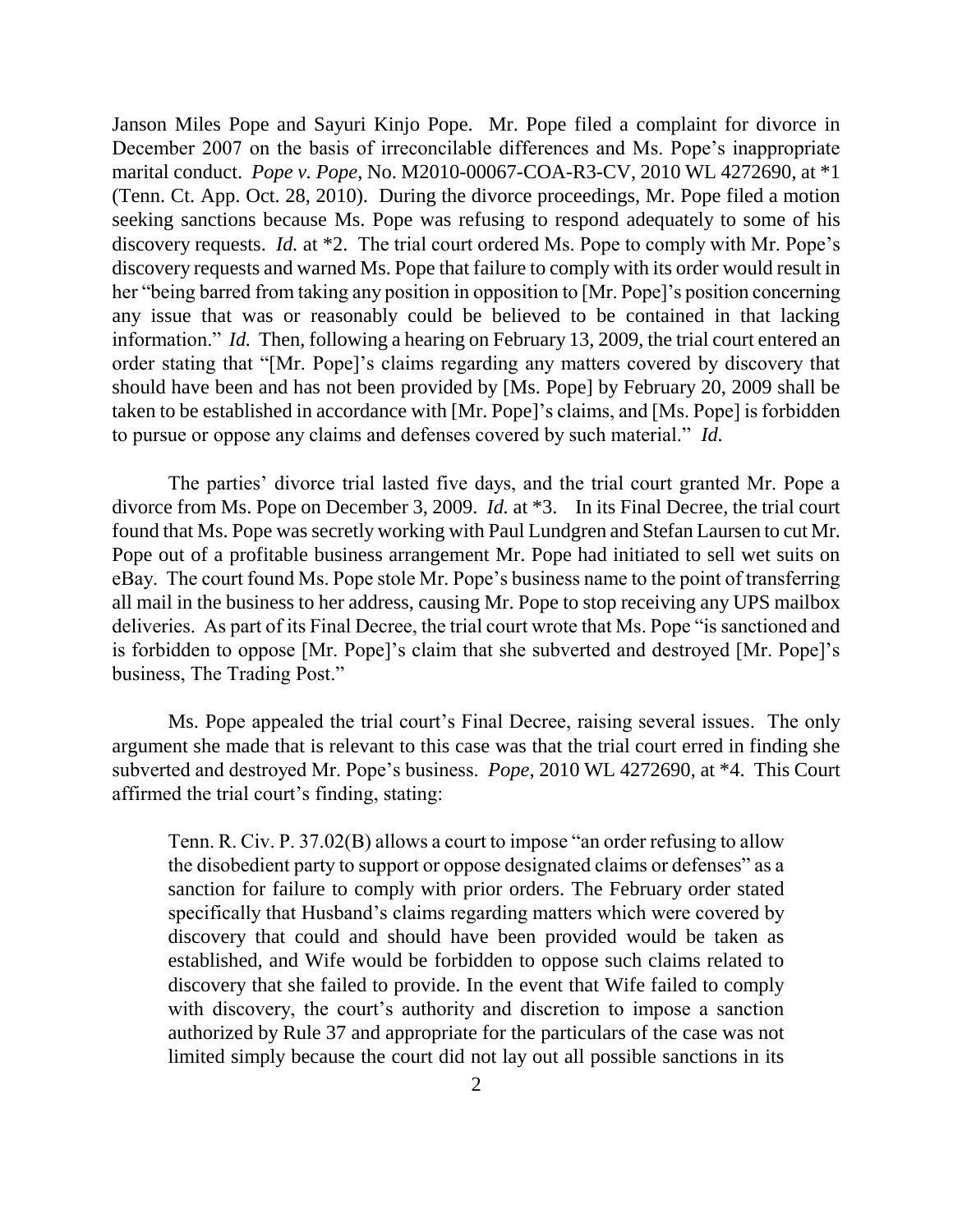February 25 order. Further, to the extent Wife contends that the court's February 25 order was in any way confusing or inadequate, the record shows neither compliance on the part of Wife with any aspect of the order nor an effort by Wife to clear up any confusion. The court did not abuse its discretion in sanctioning Wife.

*Id.* at \*8.

#### Mr. Pope's Federal Complaint

Six months later, in June 2010, Mr. Pope filed a complaint in federal court against Ms. Pope, Fit2Race, the owners of Fit2Race, Paul Lundgren and Stefan Laursen, and the related foreign corporation Tri-Depot, alleging interference with business relations and civil conspiracy. Mr. Pope's company, The Trading Post, was an internet-based business. He alleged the defendants improperly accessed the accounts of his company, rerouted his mail to the defendants' address in Nevada, and improperly directed his customers to the defendants' Fit2Race and Tri-Depot websites. Mr. Pope alleged that as a result of the defendants' conduct, he lost all of his business inventory and income.

The defendants in the federal action filed a motion for summary judgment and a motion seeking sanctions pursuant to Rule 11 of the Federal Rules of Civil Procedure. Mr. Pope ultimately filed a stipulation of dismissal with prejudice pursuant to Federal Rule of Civil Procedure 41(a)(1)(A)(ii), and the federal district court filed an order dismissing Mr. Pope's complaint with prejudice on April 9, 2013.

## Malicious Prosecution Action

Following the dismissal of Mr. Pope's federal complaint, Fit2Race, Mr. Lundgren, and Mr. Laursen (together, "the Fit2Race Plaintiffs") filed a malicious prosecution complaint in state court on November 29, 2010, against Mr. Pope and the attorney who represented him in federal court, Phillip Leon Davidson. The Fit2Race Plaintiffs alleged that the assertions underlying the federal action were false and were known by Mr. Pope and Mr. Davidson to be false when the federal complaint was filed; that Mr. Pope and Mr. Davidson had no legal basis upon which to base the federal complaint; and that Mr. Pope and Mr. Davidson acted with malice and filed the federal complaint based on an improper motive.

Mr. Pope and Mr. Davidson each filed a motion for summary judgment, and the trial court granted both motions on January 29, 2015. The trial court addressed each element the Fit2Race Plaintiffs had to prove to prevail on their malicious prosecution claim and concluded that the Fit2Race Plaintiffs were unable to prevail as a matter of law. The court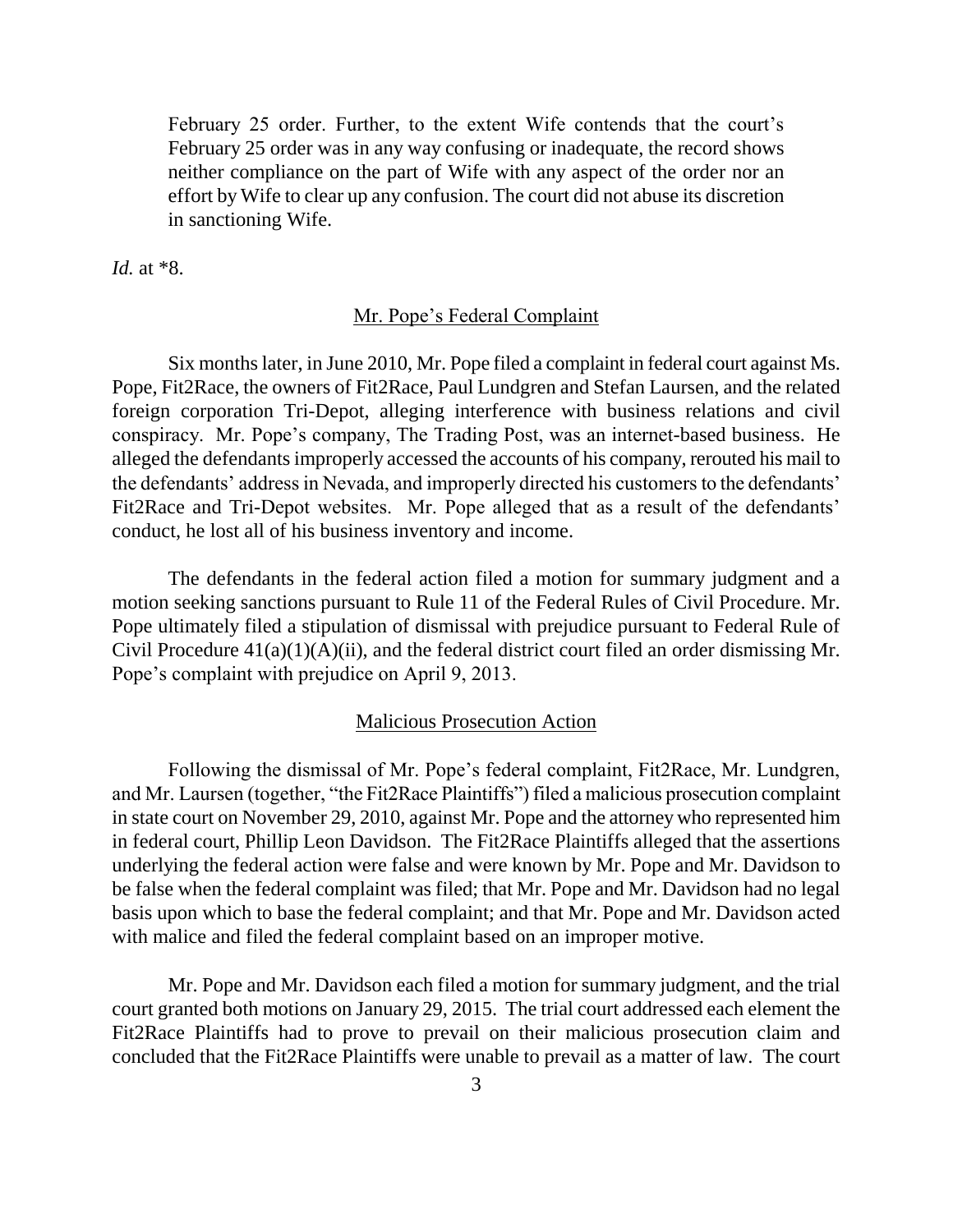wrote, in pertinent part:

- The Court finds that Plaintiffs cannot prove that the underlying federal action was brought without probable cause because the facts at issue were legally established by the Davidson County Eighth Circuit Court in its December 3, 2009 Final Decree in the matter of *Janson Pope v. Sayuri Kinjo Pope*, Davidson County Circuit Court No. 07-D-3642.
- The Court's final decree was issued after discovery and a trial on the merits of the matter, and established adjudicated facts and conclusions. The adjudicated factual findings and conclusions of the Court establish that the allegations of the underlying complaint are based upon far more than probable cause. The Eighth Circuit Court found and concluded that [Ms. Pope] worked secretly with the Fit2Race Plaintiffs to set up an eBay site, which directly competed with Mr. Pope's Trading Post's eBay site. The Court further concluded that [Ms. Pope] and the Fit2Race Plaintiffs secretly took the Trading Post's business name and even rerouted Mr. Pope's mail. Finally, the Court concluded that [Ms. Pope], over the course of a three-year period, directed the Trading Post's customers to Fit2Race and Tri-Depot websites and worked secretly with Plaintiffs both before and after Plaintiffs backed out of their deal to have Mr. Pope sell over-stock wetsuits. None of these findings of fact or conclusions of law were reversed on appeal.
- These conclusions and facts provided more than ample cause for filing the subsequent federal complaint in the underlying action. Given the Trial Court's findings regarding the conduct of the Plaintiffs as it pertained to Mr. Pope's business, it is clear that the Defendants and in particular Attorney Davidson were justified in believing that a good faith basis existed for asserting claims for civil conspiracy and intentional interference with Mr. Pope's business relationships against the Plaintiffs.
- The fact that the underlying cause of action was ultimately dismissed voluntarily by Mr. Pope is irrelevant in terms of deciding whether probable cause to bring the lawsuit against the Plaintiffs existed. The test for establishing probable cause is whether Mr. Pope and Mr. Davidson, in his representation of Mr. Pope, had a reasonable belief that certain facts existed and under those facts a claim may be valid. . . . Clearly, the Court's findings in the divorce proceedings demonstrate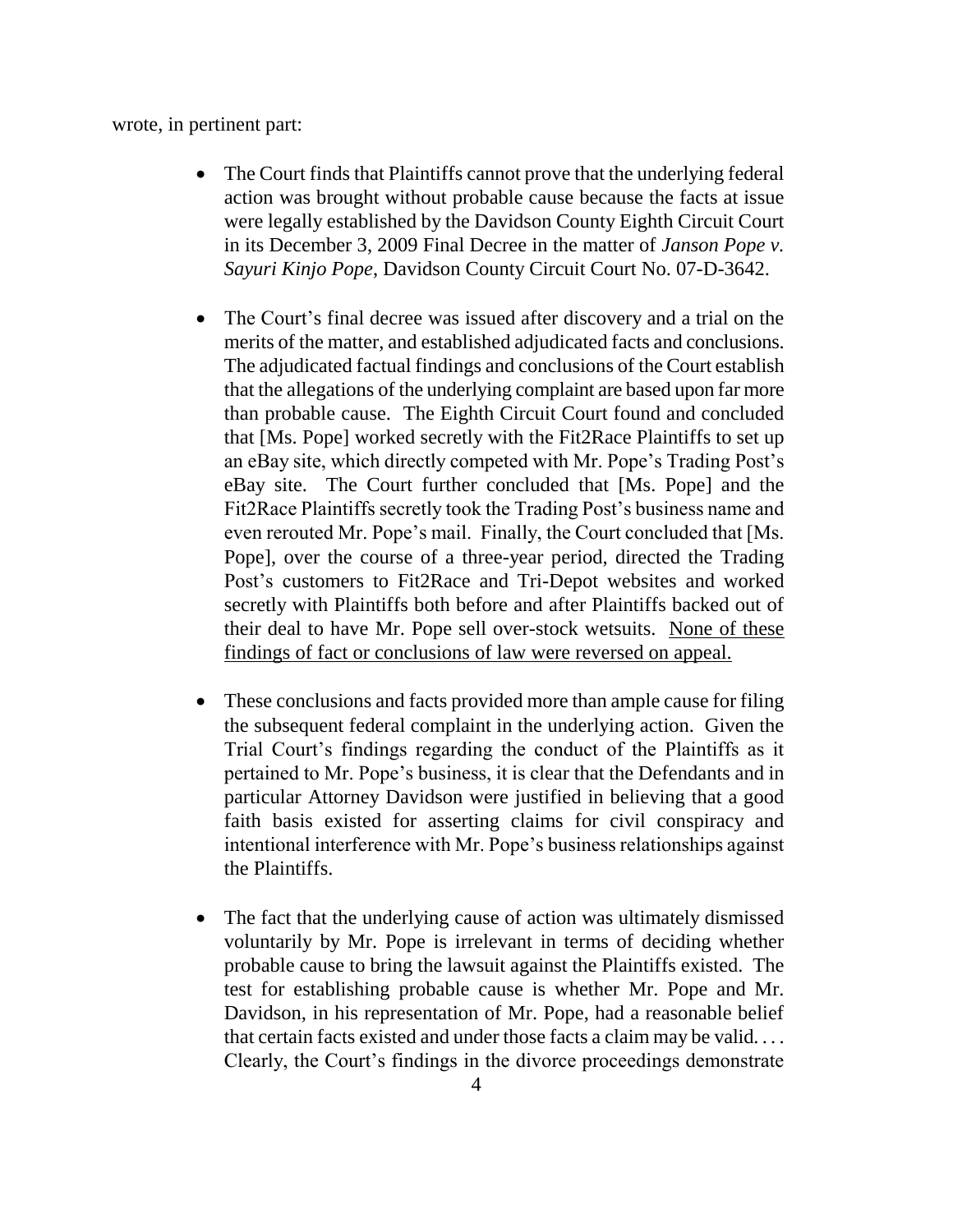that probable cause for the underlying action existed.

- [T]he final decree issued by the Trial Court in the Pope/[Pope] divorce proceedings demonstrates that Mr. Pope suffered a legally cognizable injury when Plaintiffs conspired to secretly and intentionally interfere with Mr. Pope's business relations. Not only do the Trial Court's findings negate the lack of probable cause element, they also negate the essential element of malice by showing that Attorney Davidson had a clear and justifiable reason for filing the underlying action on Mr. Pope's behalf.
- Plaintiffs' malicious prosecution claims must fail because the Tennessee Supreme Court, the Tennessee Court of Appeals, and the Sixth Circuit Court of Appeals have specifically held that a voluntary notice of dismissal with prejudice does not constitute a favorable termination without any discussion of the merits of the claim.

(Footnote omitted.)

The Fit2Race Plaintiffs appeal the trial court's granting of Mr. Pope's and Mr. Davidson's motions for summary judgment and the dismissal of their malicious prosecution claim. They contend the trial court erred (1) by relying on the final decree of the Popes' divorce to provide probable cause for the allegations set forth in the federal complaint; (2) by failing to find that Mr. Pope and Mr. Davidson filed the federal complaint with "malice"; and (3) by finding that Mr. Pope's voluntary dismissal did not constitute a "favorable termination" of the federal complaint.

#### II. STANDARD OF REVIEW

Summary judgment is an appropriate way of resolving a lawsuit when "the pleadings, depositions, answers to interrogatories, and admissions on file, together with the affidavits, if any, show that there is no genuine issue as to any material fact and that the moving party is entitled to a judgment as a matter of law." TENN. R. CIV. P. 56.04. A trial court's ruling on a motion for summary judgment is reviewed de novo, with no presumption of correctness. *Rye v. Women's Care Ctr. of Memphis, MPLLC*, \_\_ S.W.3d \_\_, 2015 WL 6457768, at \*12 (Tenn. Oct. 26, 2015); *Bain v. Wells*, 936 S.W.2d 618, 622 (Tenn. 2003).

Our Supreme Court has recently reviewed the standards that have guided the courts in deciding whether a party is entitled to summary judgment since 1971, when summary judgment first became available in Tennessee. *Rye*, 2015 WL 6457768, at \*12. The Court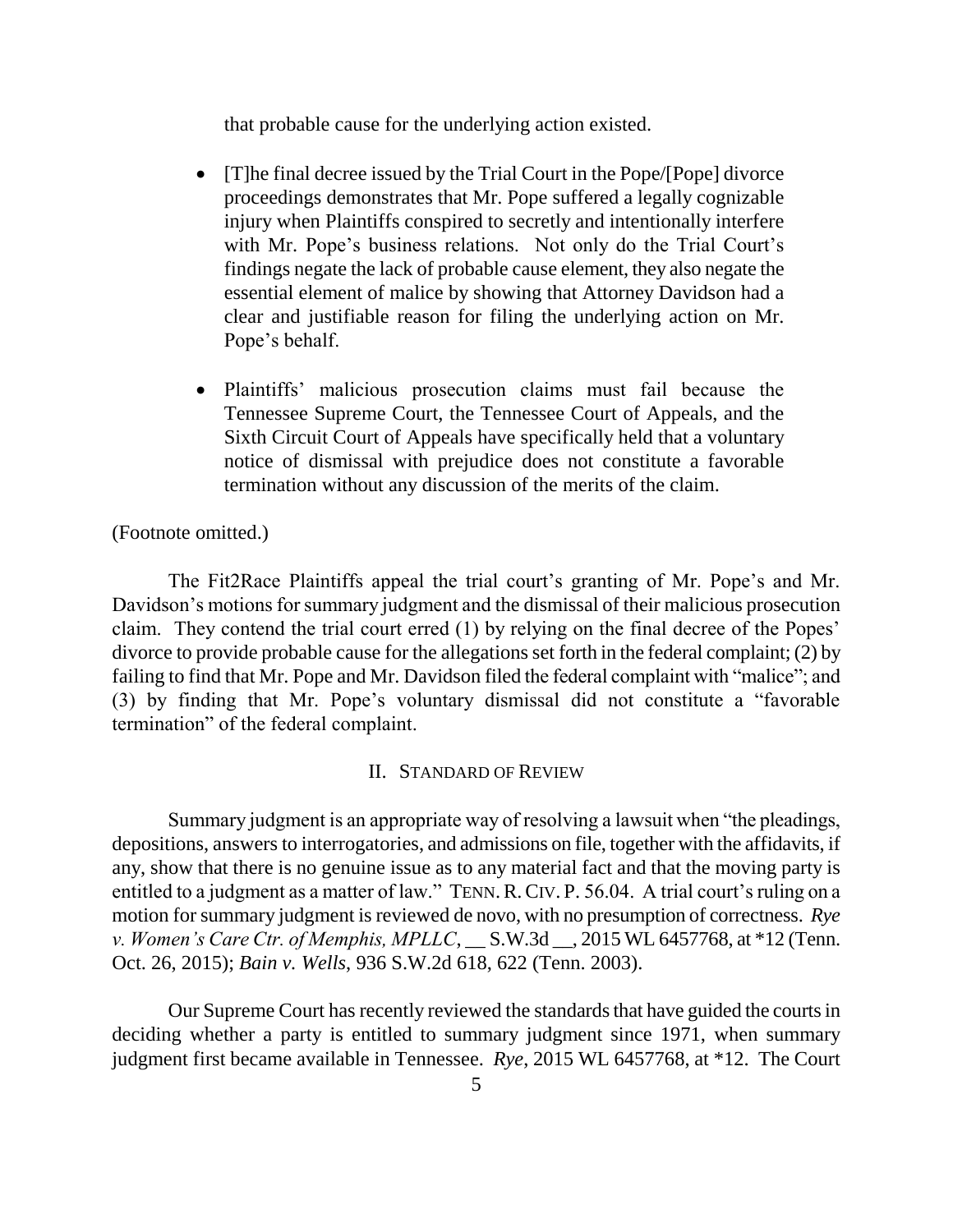focused on the most recent standard that was enunciated in *Hannan v. Alltel Publishing Co.*, 270 S.W.3d 1 (Tenn. 2008), and determined that it "is incompatible with the history and text of Tennessee Rule 56 and has functioned in practice to frustrate the purposes for which summary judgment was intended—a rapid and inexpensive means of resolving issues and cases about which there is no genuine issue regarding material facts." *Id.* at \*19 (citing *Bowman v. Henard*, 547 S.W.2d 527, 529 (Tenn. 1977); *Evco Corp. v. Ross*, 528 S.W.2d 20, 24 (Tenn. 1975)). Concluding that the standard set forth in *Hannan* is "unworkable and inconsistent with the history and text of Tennessee Rule 56," the Court "fully embrace[d] the standards articulated in the *Celotex* trilogy." *Rye*, 2015 WL 6457768, at \*22; *see Celotex Corp. v. Catrett*, 477 U.S. 317, 322-27 (1986); *Anderson v. Liberty Lobby, Inc.*, 477 U.S. 242, 247-52 (1986); and *Matsushita Elec. Indus. Co. v. Zenith Radio Corp*., 475 U.S. 574, 586-87 (1986) (describing summary judgment standard pursuant to *Celotex* trilogy). The *Rye* Court wrote:

Our overruling of *Hannan* means that in Tennessee, as in the federal system, when the moving party does not bear the burden of proof at trial, the moving party may satisfy its burden of production either (1) by affirmatively negating an essential element of the nonmoving party's claim or (2) by demonstrating that the nonmoving party's evidence *at the summary judgment stage* is insufficient to establish the nonmoving party's claim or defense. We reiterate that a moving party seeking summary judgment by attacking the nonmoving party's evidence must do more than make a conclusory assertion that summary judgment is appropriate on this basis. Rather, Tennessee Rule 56.03 requires the moving party to support its motion with "a separate concise statement of material facts as to which the moving party contends there is no genuine issue for trial." Tenn. R. Civ. P. 56.03. . . . "[W]hen a motion for summary judgment is made [and] . . . supported as provided in [Tennessee Rule 56]," to survive summary judgment, the nonmoving party "may not rest upon the mere allegations or denials of [its] pleading," but must respond, and by affidavits or one of the other means provided in Tennessee Rule 56, "set forth specific facts" *at the summary judgment stage* "showing that there is a genuine issue for trial." Tenn. R. Civ. P. 56.06. The nonmoving party "must do more than simply show that there is some metaphysical doubt as to the material facts." *Matsushita Elec. Indus. Co.*, 475 U.S. at 586. The nonmoving party must demonstrate the existence of specific facts in the record which could lead a rational trier of fact to find in favor of the nonmoving party.

*Rye*, 2015 WL 6457768, at \*22 (emphasis in original). The *Rye* Court emphasized that "[t]he focus is on the evidence the nonmoving party comes forward with at the summary judgment stage, not on hypothetical evidence that theoretically could be adduced, despite the passage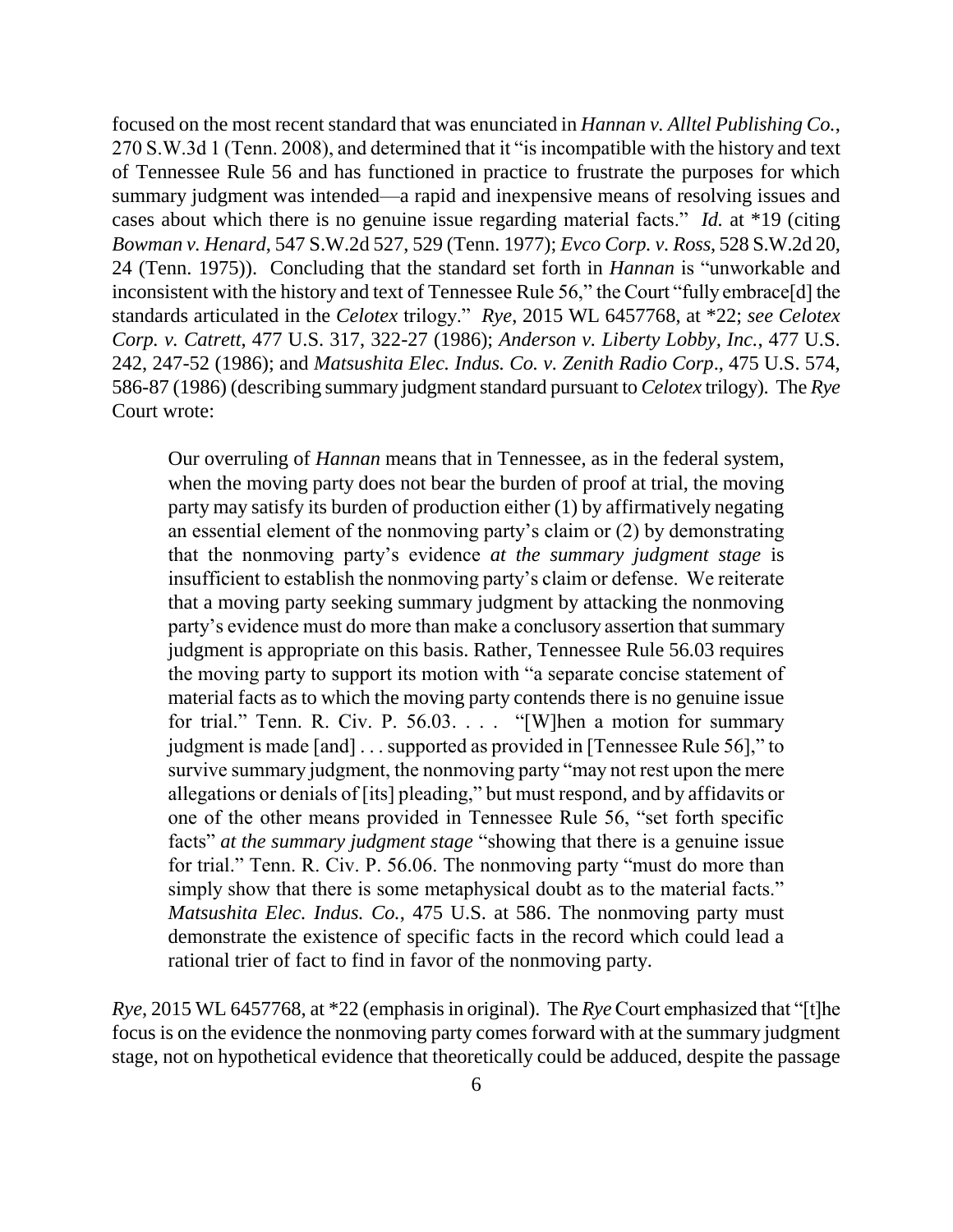of discovery deadlines, at a future trial." *Id.*

 $\overline{a}$ 

#### III. ANALYSIS

In their malicious prosecution complaint, the Fit2Race Plaintiffs alleged that Mr. Pope, represented by Mr. Davidson, asserted a cause of action against the Fit2Race Plaintiffs and Ms. Pope for civil conspiracy to interfere with Mr. Pope's business relationships. The Fit2Race Plaintiffs alleged that there was no probable cause to file the federal complaint; that Mr. Pope and Mr. Davidson acted with malice and had an improper motive to file the federal complaint; and that the federal action was finally terminated in their favor when Mr. Pope agreed to dismiss the action with prejudice pursuant to Federal Rule of Civil Procedure 41.

To succeed on a malicious prosecution cause of action, a plaintiff must prove an earlier action (1) was filed without probable cause, (2) was filed with malice, and (3) was terminated in favor of the plaintiff. *Himmelfarb v. Allain*, 380 S.W.3d 35, 38 (Tenn. 2012) (citing *Christian v. Lapidus*, 833 S.W.2d 71, 73 (Tenn. 1992)). The trial court determined that the Fit2Race Plaintiffs could not prevail on their malicious prosecution claim because they could not satisfy the first or third elements as against either Mr. Pope or Mr. Davidson.<sup>1</sup>

We will address the third element first. There is no dispute that Mr. Pope voluntarily dismissed his federal complaint against the Fit2Race Plaintiffs. Mr. Pope filed a Stipulation of Dismissal in which he stated that he "dismisses this action in its entirety and with prejudice" pursuant to Federal Rule of Civil Procedure  $41(a)(1)(A)(ii)$ . Rule  $41(a)(1)(A)(ii)$ states that a plaintiff "may dismiss an action without a court order by filing a stipulation of dismissal signed by all parties who have appeared." The stipulation Mr. Pope filed was signed by Mr. Pope, his attorney, the attorneys for the Fit2Race Plaintiffs, and the attorney for Ms. Pope.

The Tennessee Supreme Court addressed the issue whether a voluntary dismissal of a lawsuit constitutes a favorable termination for the defendant(s) for purposes of satisfying the third element of a malicious prosecution cause of action in the case *Himmelfarb v. Allain*, 380 S.W.3d 35 (Tenn. 2012). The underlying action in that case was a medical malpractice lawsuit that a patient dismissed upon learning that another party was responsible for leaving a guide wire in her vein during a medical procedure. *Himmelfarb*, 380 S.W.3d at 36. The doctors named in the initial malpractice action filed a malicious prosecution case against the patient once she dismissed her complaint against them, and the patient moved for summary

<sup>&</sup>lt;sup>1</sup>The trial court found the Fit2Race Plaintiffs failed to prove the malice element against Mr. Davidson. As to Mr. Pope, the court found that he did not affirmatively negate this element in his opposition to the Fit2Race Plaintiffs' motion for summary judgment.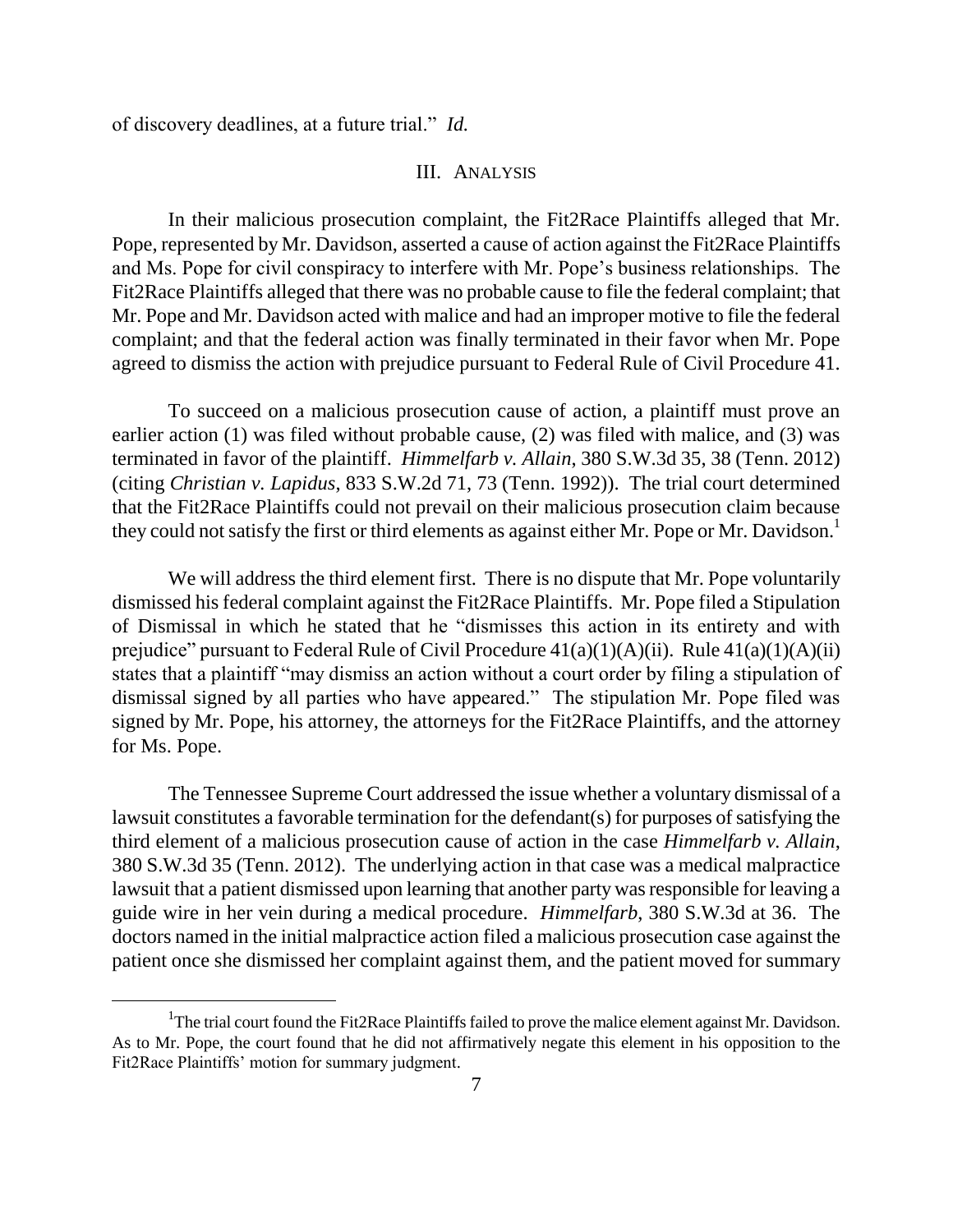judgment, arguing the doctors could not prove the malpractice action had been terminated in their favor. *Id.* at 36-37.

The patient in *Himmelfarb* filed a notice of voluntary nonsuit pursuant to Tennessee Rule of Civil Procedure 41.01, which provides that a plaintiff has the right "to take a voluntary nonsuit to dismiss an action without prejudice by filing a written notice of dismissal at any time before the trial . . . ." TENN. R. CIV. P. 41.01(1). The *Himmelfarb* Court considered, as a matter of first impression, whether a plaintiff's voluntary nonsuit without prejudice constituted a favorable termination for purposes of a subsequent malicious prosecution claim. *Himmelfarb*, 380 S.W.3d at 38-40. After considering the effect of voluntary nonsuits in other jurisdictions, the *Himmelfarb* Court determined that "a voluntary nonsuit taken pursuant to Tennessee Rule of Civil Procedure 41 is not a termination on the merits for the purposes of a malicious prosecution claim." *Id.* at 38-41. The Court reasoned that the merits of a case are not considered when a case is dismissed on procedural grounds. *Id.* at 40-41 (citing *Parrish v. Marquis*, 172 S.W.3d 526, 532 (Tenn. 2005) (holding that a favorable termination was not reached when the case was dismissed because the statute of limitations had expired)).

The *Himmelfarb* Court wrote that public policy reasons support its decision not to treat a voluntary nonsuit without prejudice as a favorable termination. *Id.* at 41. As it explained, the public may be less willing to rely on the judicial system to settle disputes if there is a threat that a malicious prosecution action may be filed as a result. *Id.* The Court continued:

We decline to adopt a rule that would deter litigants with potentially valid claims from filing those claims because they are fearful of a subsequent malicious prosecution action. Nor do we wish to deter parties from dismissing their claims when a dismissal is the appropriate course of action.

## *Id.*

The Fit2Race Plaintiffs contend that the holding in *Himmelfarb* does not apply to this case because Mr. Pope dismissed his civil conspiracy action with prejudice, whereas the patient in *Himmelfarb* dismissed her medical malpractice case without prejudice. The Fit2Race Plaintiffs argue that we "must look to the underlying circumstances to determine whether or not the termination was favorable to Fit2Race." In making this argument, the Fit2Race Plaintiffs appear to ignore the *Himmelfarb* Court's express rejection of this approach. *See Himmelfarb*, 380 S.W.3d at 39-40 ("After reviewing the rationales employed in various jurisdictions, we decline to follow those jurisdictions . . . that examine the circumstances under which a voluntary nonsuit is taken."). We conclude that the *Himmelfarb*